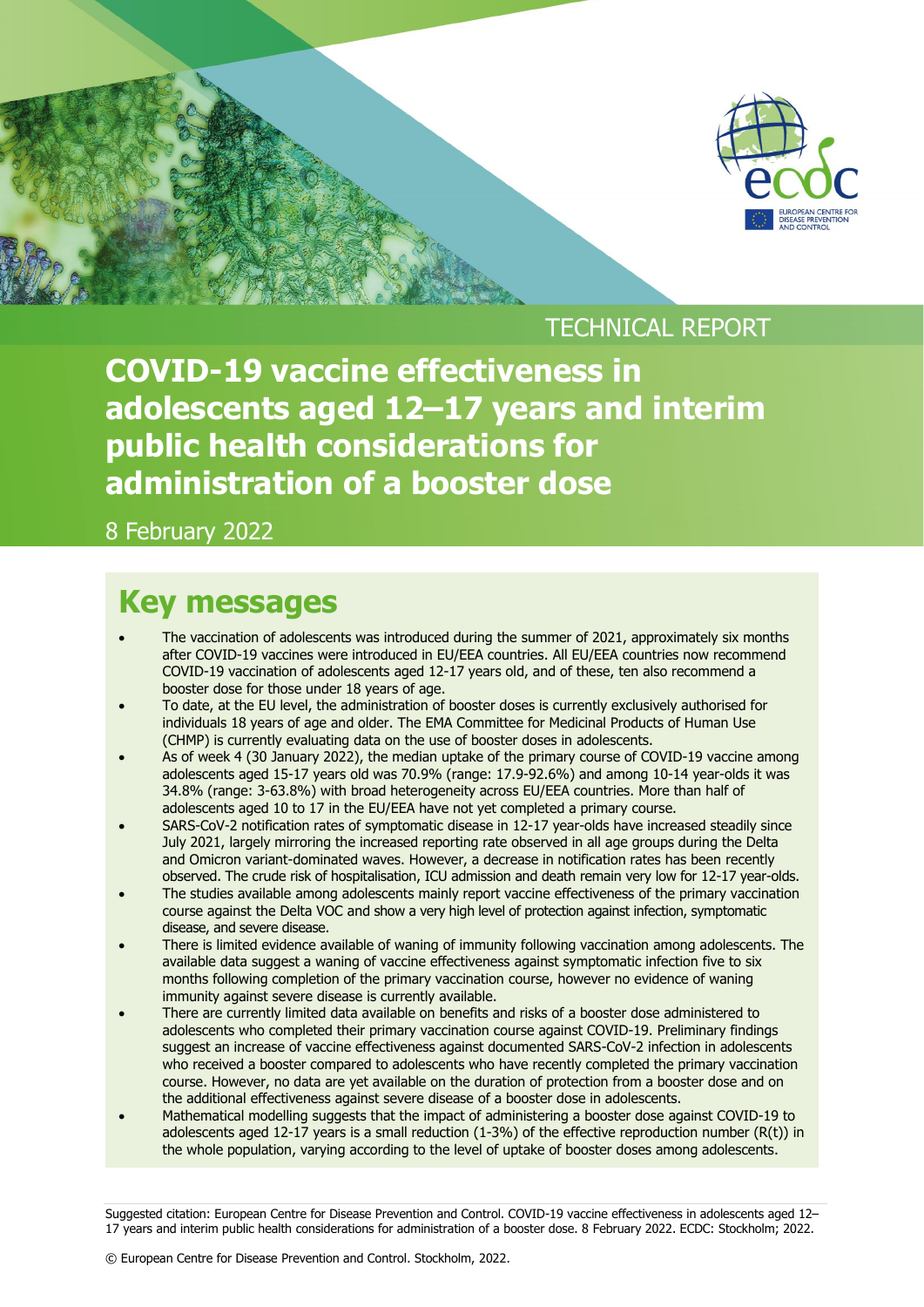- When considering the possibility of administering a booster dose to adolescents who completed the primary course, data on the benefit-risk of a booster dose in this age group should be carefully reviewed as they become available. Additionally, consideration should be given to the epidemiological situation, the national priorities and objectives of the COVID-19 vaccination campaign, the status of the rollout of the COVID-19 vaccine and of additional doses in priority groups and in the general population, as well as vaccine equity and supply.
- At this stage, priority should still be given to completion of the primary series in the eligible population and to administering booster doses to priority groups, before considering giving booster doses to adolescents aged 12-17 years with no underlying conditions.

# **Scope of this document**

Given the emerging evidence of waning immunity in adults following a two-dose schedule with authorised vaccines [1,2] and following requests from some Member States, the purpose of this document is to review the evidence of COVID-19 vaccine effectiveness and duration of immunity following vaccination in adolescents aged 12-17 years, and to outline interim public health considerations for the potential use of a booster dose in this group. It integrates a previous report on interim public health considerations for COVID-19 vaccination of adolescents 12-17 years which was published on 1 June 2021 [3].

This document does not focus on the effectiveness of additional doses of COVID-19 vaccine in severely immunocompromised adolescents, for whom additional doses should be considered as part of the primary vaccination schedule. Additionally, it does not provide a thorough review of safety data on COVID-19 vaccination in adolescents.

Providing policy recommendations or a thorough risk-benefit analysis of booster doses of COVID-19 vaccine in 12-17 years old individuals is also not within the scope of this report.

# **Target audience**

The target audience for this report are National Immunisation Technical Advisory Groups (NITAGs) of the EU/EEA, public health authorities in EU/EEA Member States, and public health professionals.

# **Definitions**

**Primary vaccination course:** dosage schedule provided according to initial authorisation in the EU/EEA [4].

**Additional dose**: this refers to any additional dose of currently authorised vaccines in the EU that are provided to complement the primary vaccination course for adolescents with severe immunocompromising conditions.

**Booster dose**: an additional dose of vaccine provided to adolescents in order to boost their immunity at an interval of at least three months after the primary vaccination course.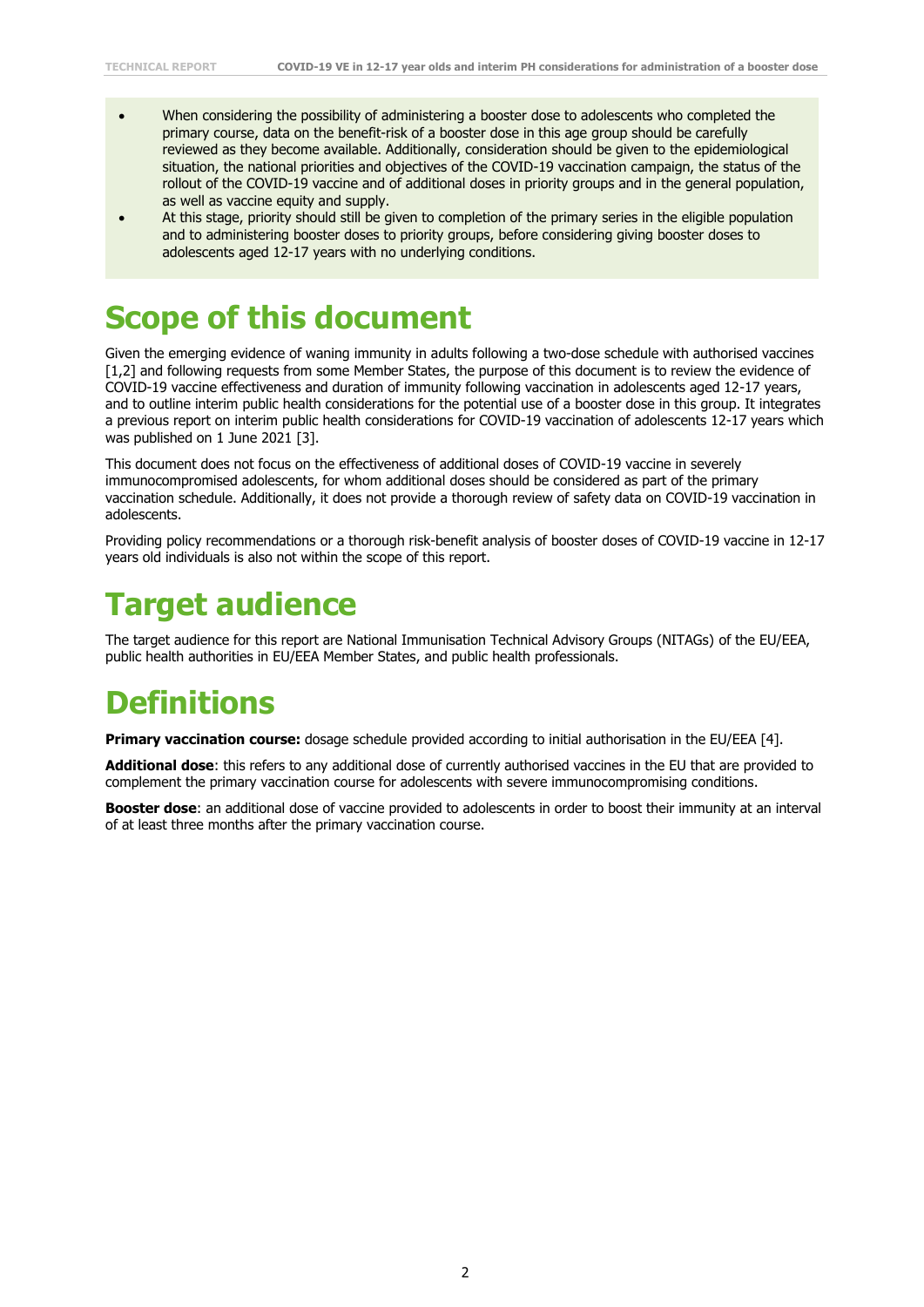### **Current policies on vaccination of adolescents**

Among COVID-19 vaccines authorised for use in the EU/EEA, only Comirnaty (for children above 5 years of age) and Spikevax (for children above 12 years of age) are currently licensed for use in children and adolescents, and the administration of booster doses is currently exclusively authorised for individuals 18 years of age and older [4].

All 30 EU/EEA countries are recommending primary vaccination against COVID-19 for 12-17-year-olds. Regarding the administration of a booster dose, most EU/EEA countries (19/30) are recommending booster doses to all adults 18 years and over and one country to priority groups including those aged 40 years and over. Ten countries are recommending boosters doses for adolescents below 18 years of age. Two countries are recommending booster doses to all those 16 years of age and over (Iceland and Ireland) and eight countries to all those 12 years and over (Austria, France, Germany, Hungary, Italy, Liechtenstein, Luxembourg and Romania) [5].

In the US, on 5 January 2022, the Centers for Disease Control and Prevention (CDC) endorsed the Advisory Committee on Immunization Practices' (ACIP) recommendations to also offer booster doses to those 12-15 years old, following on from the previous recommendation to offer them to those 16 years and above. CDC recommends that adolescents aged 12-17 years old should receive a booster dose five months after the completion of the primary vaccination series with Comirnaty. This decision was based on safety data following the administration of over 25 million vaccine doses in adolescents and data showing that booster doses strengthen the protection against the Omicron and other variants. Currently, Comirnaty is the only COVID-19 vaccine authorised and recommended for adolescents in the US [6].

Israel has recommended booster doses for everyone aged16 years of age and above since late August. In November, this was extended to also include those aged 12 to 15 years of age. Due to the spread of the Omicron variant, the Ministry of Health's Director General has issued a directive for the administration of a booster to be given within three months of the second dose, rather than five months afterwards, as was the protocol before [7].

In the UK, the National Health Service has offered a booster dose of COVID-19 vaccine to all adolescents 16-17 years old since 17 January 2022. Previously, additional doses were only offered to 16-17 years old adolescents with risk factors for severe COVID-19 [8]. Switzerland also recommends booster doses to all adolescents 16-17 years of age [9].

In addition, on 21 January 2022, the World Health Organisation's (WHO) Strategic Advisory Group of Experts (SAGE) on Immunization issued an update of the roadmap for prioritising the use of COVID-19 vaccines, in which children and adolescents with comorbidities are identified as a medium priority-use population group for the administration of primary series and booster doses, while healthy children and adolescents are the lowest priorityuse group because of their relatively low risk of severe disease, hospitalisation, and death. The decision to expand the administration of booster doses to lower priority-use groups should also consider the evidence of waning immunity and the vaccine coverage of higher priority-use groups first to optimise vaccination impact. For instance, countries with moderate-to-high rates of primary series coverage in higher priority-use groups should prioritise available resources to first achieve high booster dose coverage rates in higher priority-use groups before offering booster doses to lower priority-use groups [10].

# **Vaccine uptake in adolescents in the EU/EEA**

As of week 4, 2022 (30 January 2022), the cumulative uptake of a complete COVID-19 primary vaccination course in the total population in the EU/EEA reached 70.4% (range: 28.9-84.4%) and 45.2% (range: 7.9-65.3%) for a dose in addition to the primary course (pooled data from 30 countries; this includes both booster doses and additional doses administered as extension of the primary course, for instance, in severely immunocompromised individuals). While the uptake of the primary course in the adult population (18 years and above) in the EU/EEA reached just over 80% (81.7%; range: 34.5-94.6%) and 54.8% (range: 9.6-82.6%) for an additional vaccine dose, the administration of the COVID-19 primary course in children and adolescents below 18 years of age started in most countries by the summer of 2021, according to a stepwise age-based prioritisation approach, and is currently still being scaled up. As of week 4, 2022, the median uptake of a primary vaccination course among adolescents aged 15-17 years was 70.9% (range: 17.9-92.6%; 17 countries reporting) and 35.5% among 10-14 year olds (range: 3-63.8%; 16 countries reporting) (Figure 1) [11].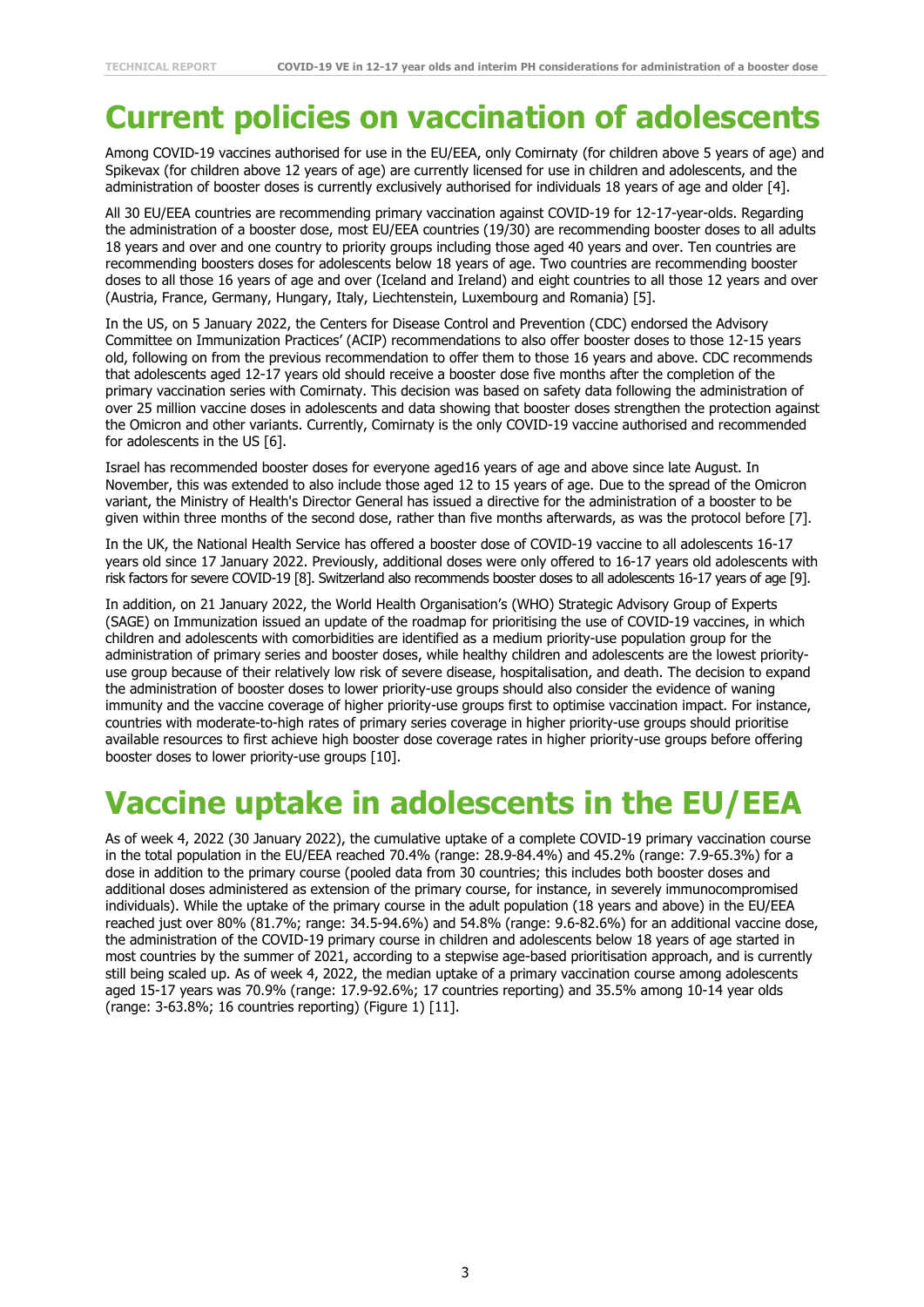

#### **Figure 1. Cumulative uptake of a primary course of COVID-19 vaccine in the total population, adults (18+ years) and adolescents in the EU/EEA as of week 04, 2022**

Source: TESSy; data for total population and adults aged 18 and over reported by 30 countries as of week 04, 2022. The total population includes children for whom the vaccine is not yet indicated (e.g. below five years) or who may not be included in national target groups). For age groups of 10-14 and 15-17 years, data are available for 17 countries (missing Belgium, Bulgaria, Estonia, France, Germany, Hungary, Italy, Liechtenstein, Malta, the Netherlands, Norway, Romania, Slovenia; for Sweden only data for 15-17 year-olds are available).

Based on data reported by EU/EEA countries to TESSy, as of week 4, 2022, vaccine doses in addition to the primary course have already been administered to children and adolescents below 18 years in at least 26 countries, although in most of them ( $n=18$ ) the uptake is still very low (<1%) and possibly related to the administration of additional doses as an extension of the primary series in children and adolescents with immune deficiency. Among countries with recommendations on the use of booster doses in adolescents, the median uptake is 26.7% (range: 21.3-31.6%) among 15-17 year-olds and 3.6% (range: 0.1-8.9%) among 10-14 year-olds, with few early adopting countries reaching higher levels among 15-17 year-olds, such as Iceland (31.6%) and Ireland (28%) (Table A1 in Appendix) [11].

Overall, progress in vaccine uptake remains unequal across EU/EEA countries. For more information on COVID-19 vaccine doses administered and vaccine uptake rates, please consult the [ECDC Vaccine Tracker](https://vaccinetracker.ecdc.europa.eu/public/extensions/COVID-19/vaccine-tracker.html#uptake-tab) [11].

#### **SARS-CoV-2 notification rates among adolescents**

According to data reported to the European Surveillance System (TESSy) by EU/EA countries, SARS-CoV-2 notification rates among symptomatic individuals aged 12-17 years have increased steadily since July 2021, largely mirroring increased reporting rates observed in all age groups during the Delta and Omicron variant-dominated waves. However, a decrease has been observed in the early weeks of 2022, possibly due to changes in testing approaches, the Omicron peak, and/or reporting delay. Still, rates in the 12-17 year-old age group are currently amongst the highest of any age group in the EU/EEA (Figure 2). Notified cases in this age group constituted 10.4% of all cases notified in the EU/EEA in week 4 of 2022, while this group constitutes about 6% of the total population.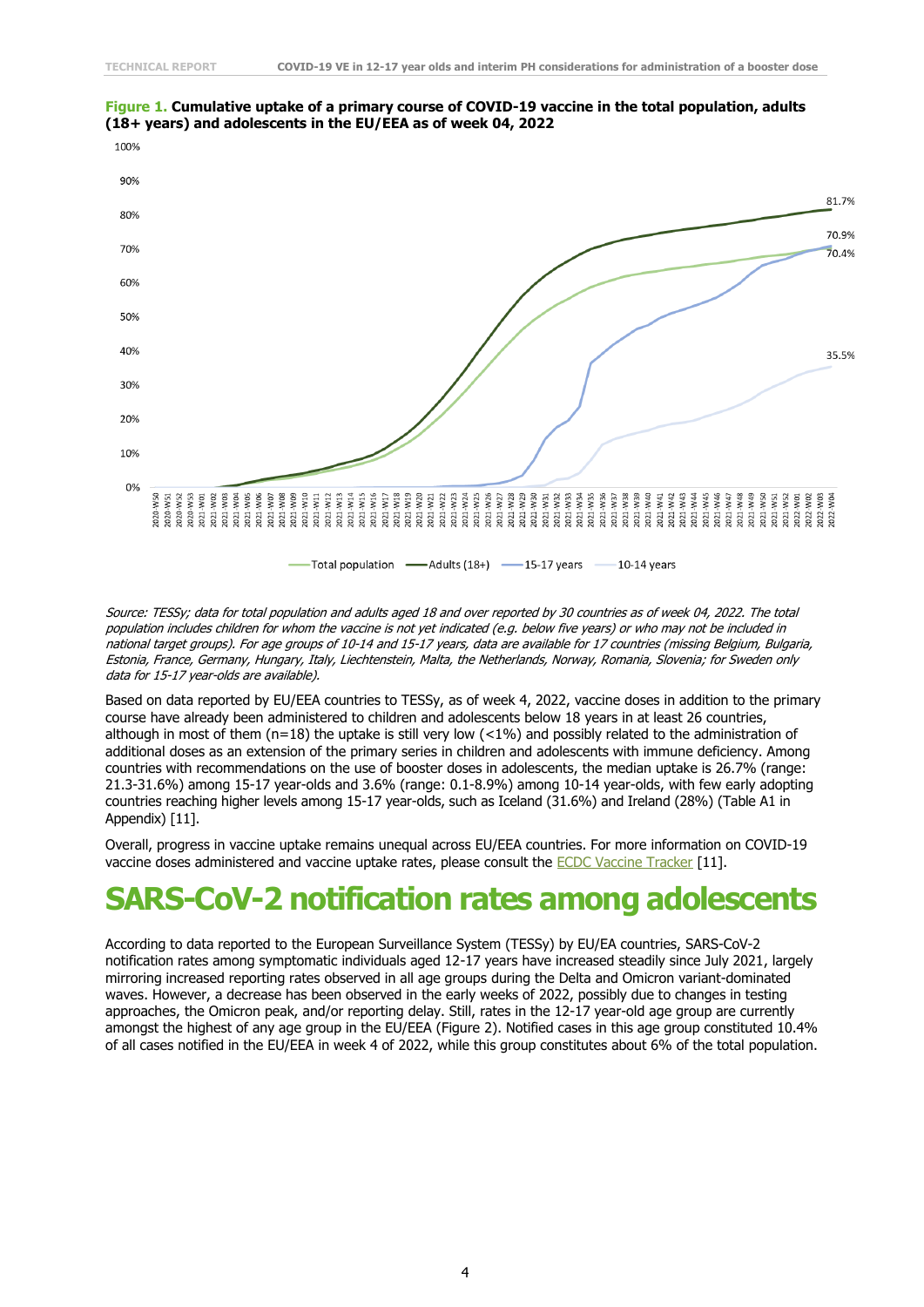Concurrent with the increase in notification rates in symptomatic individuals aged 12-17 years during the second half of 2021, has been an increase in hospitalisation rates per 100 000 population in this age group. This too, has declined during the early weeks of 2022. Overall, hospitalisation rates remain low with about one hospitalisation per 100 000 population observed in week 4 of 2022. Analysis of cases reported for weeks 32 of 2020 through week 39 of 2021, so including the period before and after vaccination was implemented in in this age group, found that the overall crude risks of ICU admission and mortality were extremely low throughout the period in the 12-17 year old age group and that individuals with underlying comorbidities had significantly greater odds of hospitalisation (RR 9.3; 95% CI 5.9-14.5) and ICU admission (RR 24.8: 95% CI 4.5–137.1) than those without co-morbidities [12].

At present, it is not possible to differentiate notification rates or indicators for severe infection reported to TESSy by vaccination status for this age group, due to lack of complete data on all of the relevant variables.





Note: Based on pooled case-based data from Austria, Cyprus, Finland, Germany, Ireland, Italy, Luxembourg, Malta, Slovakia and Sweden.

#### **Vaccine effectiveness of COVID-19 primary vaccination course in adolescents**

Evidence of vaccine effectiveness (VE) following primary vaccination in adolescents against asymptomatic and symptomatic infection due to the Delta variant is shown to be high in the short term, with evidence of waning from around five to six months following primary vaccination. VE of primary vaccination against severe outcomes including hospitalisation due to the Delta variant is high, with currently no evidence available on length of protection.

The studies of vaccine effectiveness in this age group are relatively few and the estimates may be subject to possible bias related to differential exposure of vaccinated and unvaccinated individuals in this age group. In addition, some study results are based on relatively small case numbers, and several of the studies are preprints that have not yet been peer-reviewed.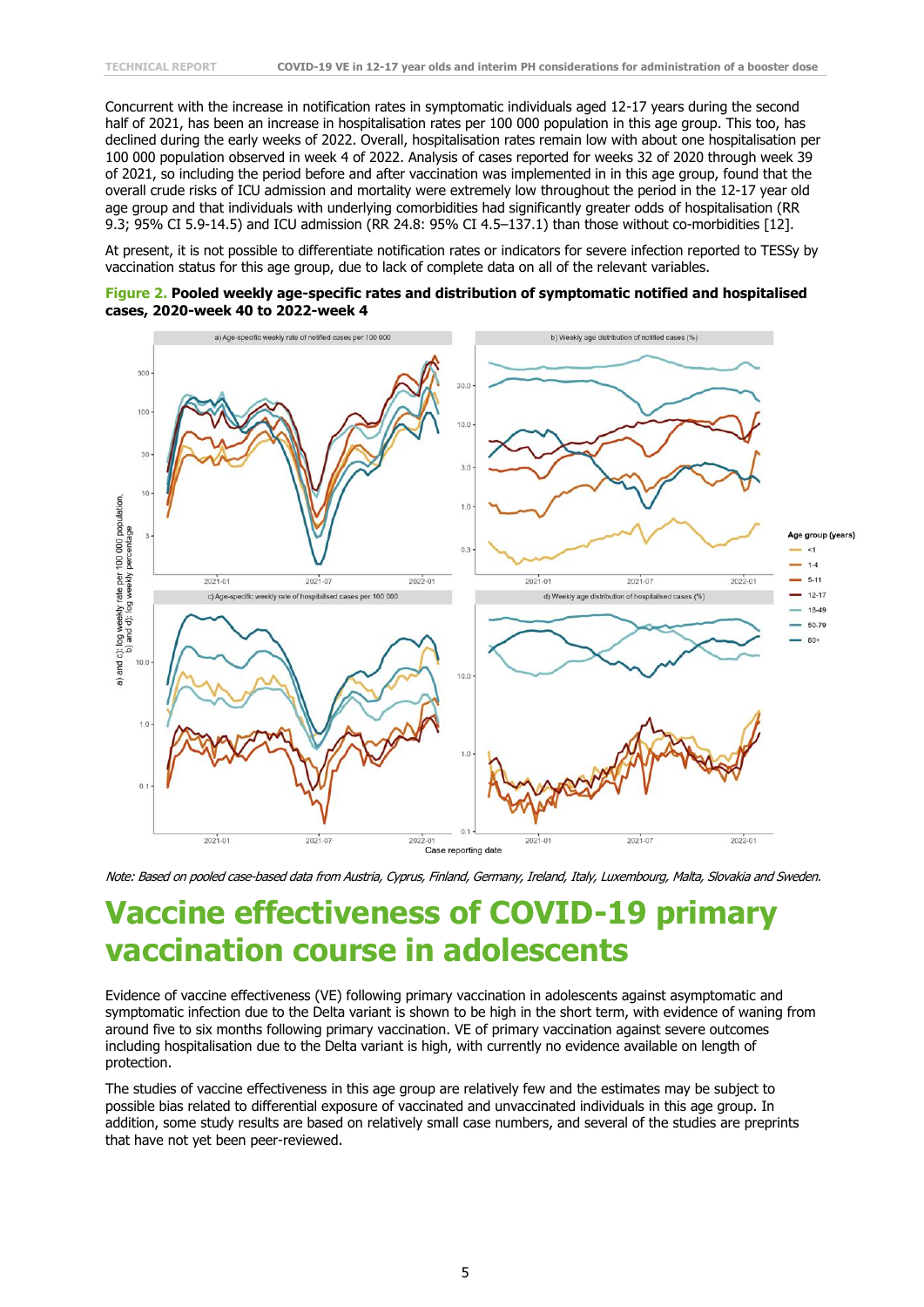#### **Vaccine effectiveness against infection and symptomatic infection**

A test negative case control study from England (not yet peer-reviewed) with a focus on VE in adolescents estimated the VE against symptomatic infection due to the Delta VOC following one dose of Comirnaty in 16-17 year-olds at 14 days as 75.9% (95% CI, 74.3-77.4%) which declined gradually and plateaued at 37.4% (95% CI 30.8-43.3%) after eight to nine weeks. After dose two, VE increased and reached 94.6% (95%CI 92.8-95.9%) at two to nine weeks. In 12-15-year-olds, follow-up was limited to eight to nine weeks post dose one but followed a similar trajectory, with VE peaking at two weeks at 75.4% (95% CI, 73.9-76.9%) before declining to 46.8% (95% CI, 14.9-66.7%) by eight to nine weeks after one dose [13].

A peer-reviewed nationwide retrospective cohort study in adolescents aged 12-15 years from Israel found high short term VE following two doses of Comirnaty against COVID-19 infection with the Delta VOC. VE on days 8-28 post second dose was 91.5% (95% CI, 88.2-93.9%) [14].

Another peer-reviewed retrospective cohort study from Israel in adolescents aged 12-18 years also found high VE against infection with the Delta VOC following two doses of Comirnaty with VE of 90% (95% CI, 88 to 92%) seven to 21 days after the second dose and VE against symptomatic infection of 93% (95% CI, 88-97%) on days seven to 21 after the second dose [15]. A peer-reviewed retrospective cohort study from the United States, funded by Pfizer, estimated the effectiveness of two doses of Comirnaty among Delta cases in individuals 12 years and above. When stratified by age groups, it was found that VE against infection was highest in the 12-15 years age group; with VE of 91% (95% CI: 88-93%) compared to 73% (95% CI: 72-74%) in those ≥16 years of age. The level of effectiveness in 12-15 years olds was similar at one and two months after the second dose. The VE against hospitalisation was also investigated as well as the duration of the effectiveness over a longer time period but included very few cases in this age group [16].

Another peer-reviewed prospective cohort study from the United States estimated VE of two doses of Comirnaty against infection among a small sample size of adolescents, 12-17 years of age, between 25 July- 4 December 2021 while the Delta VOC was the predominant strain. The VE against infection was estimated at 92% (95% CI 79–97%) at 14+ days after primary vaccination with 19 weeks follow-up [17].

A recent study (published as preprint) assessed the neutralization activity of two-dose regimens Spikevax vaccination against Omicron VOC in adults, adolescents and children. The study found that a two-dose regimen of 100 µg Spikevax in adolescents and of 50 µg in children elicited neutralization responses against the Omicron variant that were reduced compared with the wildtype D614G, and numerically higher than those in adults [18].

#### **Vaccine effectiveness against severe outcomes**

A peer-reviewed case-control, test-negative study in the United States estimated the VE of two doses of Comirnaty against severe outcomes including hospitalisation, ICU admission, life-support intervention or death in adolescents aged 12-18 years when the Delta variant was predominant between July and October 2021. The study found the vaccine to be highly effective up to 90 days of follow up with an overall VE against hospitalisation of 94% (95% CI, 90-96%), 98% against ICU admission and 98% against receipt of life support. All seven deaths occurred in patients who were unvaccinated [19].

A peer-reviewed test-negative case control study from the United States estimated the VE among hospitalised patients aged 12-18 years with multisystem inflammatory syndrome in children (MIS-C), compared to hospitalised control patients during the Delta-dominant period. The VE against hospitalisation with MIS-C was estimated at 86% (95% CI 70-93%) at ≥14 days after completion of the primary vaccination course with Comirnaty, and 91% (95% CI 78-97%) at  $\geq$ 28 days after vaccination [20].

A French study using electronic health record data estimated the risk of MIS-C among adolescents aged 12 to 18 years by COVID-19 vaccination status during September and October 2021. The results suggest that COVID-19 mRNA vaccination after one dose was associated with a lower incidence of MIS-C in adolescents. The hazard ration (HR) for MIS-C was 0.09 (95% CI, 0.04-0.21; P < .001) after the first vaccine dose compared with unvaccinated adolescents [21].

The test negative case control study from England (not yet peer-reviewed) with a focus on VE post one dose in adolescents against symptomatic infection, outlined in the VE against symptomatic infection section above, also estimated the VE against hospitalisation due to Delta variant in 16-17 year-olds at 14+ days post-dose one and found a VE of 85% (95% CI: 65-93%) [13].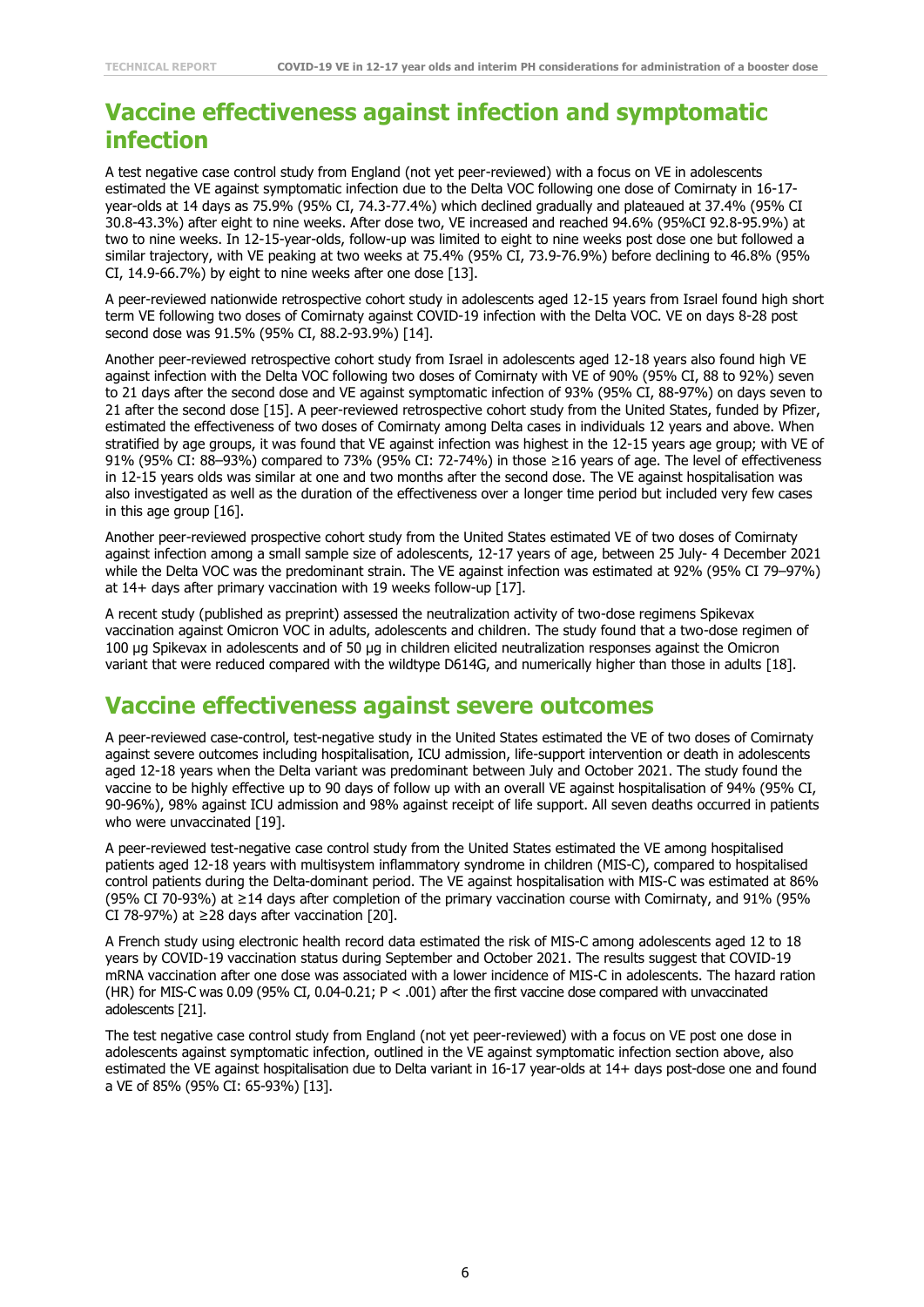# **Duration of protection from COVID-19 primary vaccination course in adolescents**

A retrospective cohort study from Singapore (not yet peer-reviewed) estimated VE against COVID-19 infection and symptomatic infection in 12–18-year-olds following two doses of Comirnaty during the period of Delta variant dominance from 1 June till 20 November 2021. VE against all infections and against symptomatic infections over this period was 59% (95% CI: 55-63%) and 62% (95% CI: 57-66%), respectively, among adolescents vaccinated with two doses compared with unvaccinated adolescents. The study results also suggested gradual waning of immunity over four months post administration of the second dose and found that among those vaccinated with two doses, vaccine effectiveness against infection was 78% two weeks after administration of the second dose, and gradually declined to 54% after four months [22].

A study from Israel (not yet peer-reviewed) included a matched case-control analysis and a test-negative design analysis of VE of two doses of Comirnaty against all infections and symptomatic infections over time in adolescents aged 12-16 years. The study period was between 15 June-8 December 2021 while Delta was the dominant variant. In the matched case-control analysis, the VE against infection at 14-89 days following dose two was 85% (95% CI: 84-86%). This was reduced to 75% (95% CI: 71-79%) and 58% (95% CI: 52-64%) after 90-149 days and 150-180 days following receipt of the second dose, respectively. The results of the test-negative design showed a similar decline in VE. The VE against symptomatic infection in the 14-89 days following the second dose was 90% (95% CI: 89-91%) and subsequently decreased to 78% (95% CI: 73-82%) for days 90-149 and 65% (95% CI: 58-71%) for days 150-180 after the second dose [23].

In a recent prospective study from the US (not yet peer-reviewed), vaccine-induced serum IgG titres specific to the wildtype SARS-CoV-2 Spike protein, the wildtype receptor binding domain (RBD) and Omicron VOC RBD were measured by ELISA for 31 adolescent children (median age 13.9 years). Serum was collected at four time points: prior to vaccination, two to three weeks after a first dose of Comirnaty, two to four weeks after a second dose of Comirnaty, and again six months after the vaccination series was complete. Robust generation of anti-SARS-CoV-2 antibodies was seen following the second dose of Comirnaty, followed by a significant loss of antibody response after six months. While a few adolescents maintained high levels of anti-Spike or anti-RBD antibodies at six months, most children exhibited similar antibody levels to those detected after the first vaccine dose, or in the case of anti-Spike antibodies, pre-vaccine levels of antibodies [24]. Whilst this study quantitatively assessed serum antibody levels over time, it did not assess the virus-neutralising capability of sera, or the presence of SARS-CoV-2-specific memory B- and T-cells over time.

#### **Evidence of benefits and risks of a booster dose of COVID-19 vaccine in adolescents**

There are currently limited data on safety and effectiveness of an additional COVID-19 vaccine dose in adolescents. A cohort study from Israel (not yet peer-reviewed) investigated the effect of an additional (third) dose of Comirnaty in 16-18 years olds compared to individuals aged 12-14 who had recently completed their primary vaccination course with two doses of the same vaccine. The data were collected during the Delta-dominant period. The analysis showed that the additional dose provided a 3.7 (95% CI: 2.7-5.2%) fold increase in protection against documented infection compared to the primary vaccination course only [25]. The VE of the primary vaccination course calculated from the data in this study was estimated to be around 90% in both age groups, at 14-60 days after the second dose [26]. The VE of an additional dose was estimated at 92% (95% CI: 91-93%) when compared to unvaccinated and 73% (95% CI: 67-79%) when compared to individuals who completed the primary course [26].

No data are currently available about the effectiveness of booster doses to prevent severe COVID-19 or post-COVID-19 conditions in adolescents 12-17 years old.

According to safety data from the Centers for Disease Control and Prevention (CDC) in the United States, the most commonly reported adverse events in the age group 12-17 years old after primary vaccination series with Comirnaty were mild or moderate. Myocarditis was very rare and was reported as non-severe and more commonly occurring after dose two and in males [27]. This is consistent with safety data that have been reported by EMA [28,29]. Preliminary evidence from CDC of safety of an additional dose of Comirnaty in adolescents 16-17 years showed that most reported adverse events were not serious. Very rare cases of mild myocarditis were reported in lower rates than what was observed after dose 2 [27].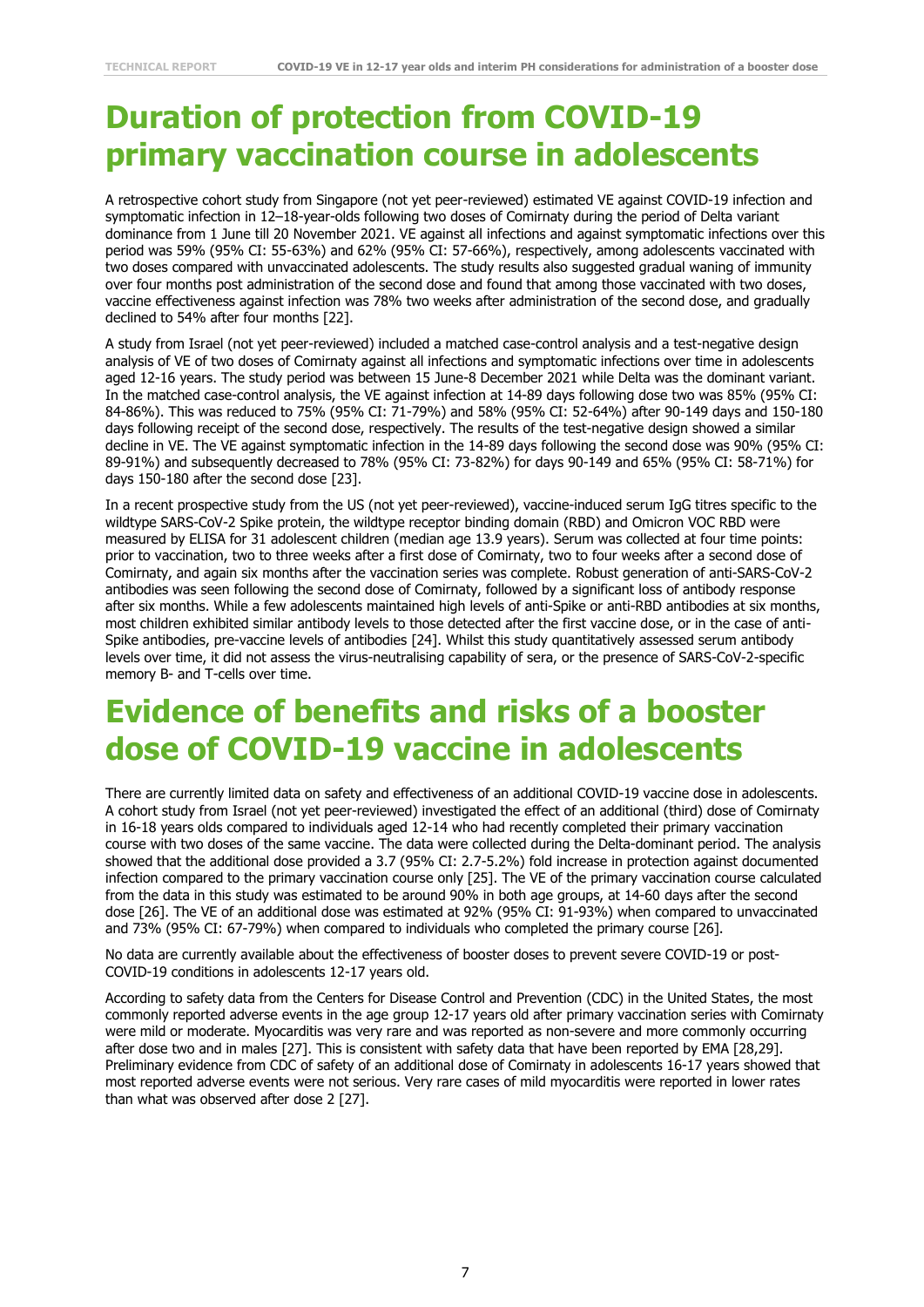# **Estimated impact of a booster dose in adolescents on the effective reproduction number at population level**

In addition to the direct burden of COVID-19 in adolescents, SARS-CoV-2 infections in adolescents contribute indirectly to the COVID-19 burden in the whole population due to onward transmissions to more vulnerable groups. Here, we quantify the effect of booster doses in adolescents (11-17 years old) on population spread of SARS-CoV-2 measured as the effective reproduction number  $R_t$ . Our approach is based on previously established methods [30-35].

Modelling the effect of booster doses is subject to substantial uncertainties regarding the characteristics of the Omicron variant (the level of immune evasion and the inherent transmissibility), the contacts among individuals in the population, the level of naturally-acquired immunity (through previous infections), the vaccination coverage, and vaccine efficacy. We take these uncertainties into account by considering plausible ranges of parameters. Therefore, our model yields as output a range for the decrease of the effective reproduction number  $R_t.$ 

In brief, our model separates the EU/EEA population into four age groups: young children (0-4 years), older children (5-11 years), adolescents (12-17 years), and adults (18 years and older). Considering four separate age groups allows to account for not only age-specific primary vaccination course and booster uptakes, but also for heterogeneous contact rates (number of contacts per time) between individuals of different age groups. The contact rates vary strongly between the respective age groups and thus are crucial to the transmission of SARS-CoV-2. Estimates for the average contact rates between age groups in the EU/EEA are obtained from the CoMix study, which provides longitudinal contact data for several countries during different phases of the COVID-19 pandemic [34].

We evaluate the impact of providing booster doses to adolescents for three different scenarios: low booster uptake among adolescents (20% of previously vaccinated adolescents receive a booster), medium booster uptake among adolescents (40%), and high booster uptake among adolescents (60%). The three different scenarios are in the same order of magnitude as the booster uptake of the adults in the EU/EEA, which at the time of writing of this document equals 50.3% of the vaccinated adults. In the model, we assume Omicron as the only circulating VOC. Furthermore, the proportion of individuals that have had COVID-19 is considered to vary in the range 25-50%, and the proportion of vaccinated individuals (12 years and older) is considered to be in the range of 70% to 90%. We assume that, due to the effect of primary vaccination including waning, 6-20% of individuals in the whole population are protected against SARS-CoV-2 and thus cannot transmit onwards the infection if exposed. For individuals that received a booster, the protection against onward transmission is considered to vary in the range of 40-60%.





The vertical bars correspond to the respective median estimate, and the boxes cover the 95% Confidence Interval (CI).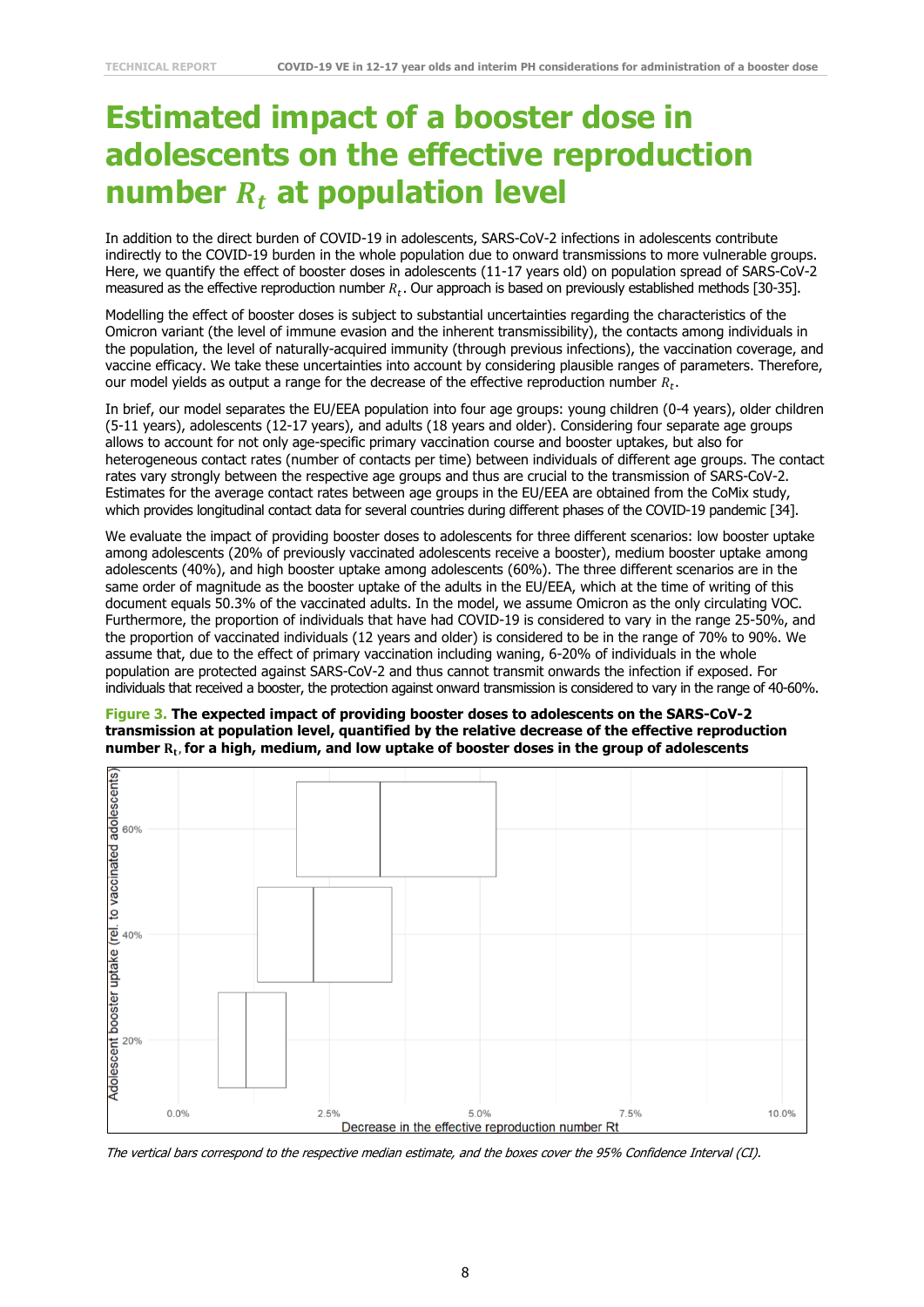Figure 3 shows the estimated reduction of the effective reproduction number  $R_t$  due to providing booster doses to adolescents, which equals 1% (95% confidence interval [CI]: 1%-2%), 2% (95% CI: 1%-4%), and 3% (95% CI: 2%-5%) for the low, medium, and high booster uptake among adolescents, respectively. We emphasise that these reductions of the effective reproduction number  $R_t$  are only achieved in the long term, once the respective booster coverage among adolescents is reached. Prior to reaching the respective coverage, the reduction of the effective reproduction number  $R_t$  depends on the speed of booster roll-out among adolescents.

The modelling results indicate that providing booster doses to adolescents is unlikely to have a considerable effect on the population-level transmission of SARS-CoV-2. (These results are in line with the rather small, expected impact of vaccinating 5–11-year-old children on the population-level SARS-CoV-2 transmission) [35].

#### **Additional considerations**

The following potential objectives of vaccinating adolescents against COVID-19 were outlined in a previous report from ECDC [3]:

- Protecting adolescent health from COVID-19;
- Normalising life for adolescents;
- Reduction of viral circulation in the overall population.

These objectives would still be valid as the main rationale for administering a booster dose to adolescents who completed the primary vaccination series, with the presumption that the booster dose is needed to restore and maintain a long-lasting immunity. We emphasise that these objectives include preventing illness of adolescents and potential longer-term implications such as prevention of post-COVID-19 conditions, and potential additional objectives for providing booster doses to adolescents could include minimising the loss of days in education or the potential productivity loss from guardians needing to take time off work to care for the adolescents. Before considering booster doses against COVID-19 for adolescents 12-17 years old, a number of additional considerations need to be made.

Data on benefits and risks of boosting adolescents need to be carefully evaluated as they become available in the light of the current epidemiological situation and national priorities. Although specific evidence is currently not available, it is anticipated that the benefit-risk profile of a booster dose in adolescents may differ between those at increased risk of severe COVID-19 due to underlying medical conditions and those that are not, so special consideration should be given to the former.

The decision whether to administer booster doses to adolescents or not should also be taken in the context of the status, priorities and objectives of the national COVID-19 vaccination campaigns and the epidemiological situation. As in the initial phases of the COVID-19 vaccination rollout, the anticipated impact of booster doses is expected to be the highest if priority groups, who account for the highest burden of COVID-19 in the population, are protected first and with a high coverage. Given the vaccine-escape potential of Omicron VOC, adolescents with no risk factors for severe disease may also benefit, albeit to a much lower degree and for an unclear duration, from a booster dose. On the other hand, if the objective is to have an immediate, albeit modest, impact on community transmission, administration of booster doses in age groups where the highest transmission rates are expected could be considered. However, this may not be timely enough and may not last for more than a few months given the rapid waning of immunity against infection and onward transmission caused by the Omicron VOC because of its vaccine escape potential [36]. Another potential objective for boosting adolescents is to prevent post-COVID-19 conditions that according to some reports could be quite frequent in the younger age groups [37-39], however in the absence of clear data on their occurrence and of an agreed case definition, it is difficult to assess what the benefit from a booster would be in this respect.

Although likely to mirror data collected for young adults, adolescent-specific data on duration and quality of immunity following completion of the primary vaccination course are needed to define the optimal vaccination course for long-term protection against COVID-19. In the context of waning serum neutralising antibody titres, it is important to note that although lower titres may be observed in serum sampled three to six months after infection or vaccination, this may be compensated by the persistence of virus-specific, long-lived memory B cells that are able to rapidly expand during subsequent infection to generate higher neutralising antibody titres [40-42]. Furthermore, non-neutralising antibody and memory T cell responses targeting conserved SARS-CoV-2 domains are likely to also contribute to protection from severe disease [43-45].

Finally, equity across all groups in the population should be ensured so that no vulnerable group is left behind due to challenges in reaching them or with vaccine acceptance. Global equity and access to COVID-19 vaccines for all countries that have very low levels of vaccination coverage is always a factor to consider when offering additional vaccine doses to population groups at lower risk of severe COVID-19.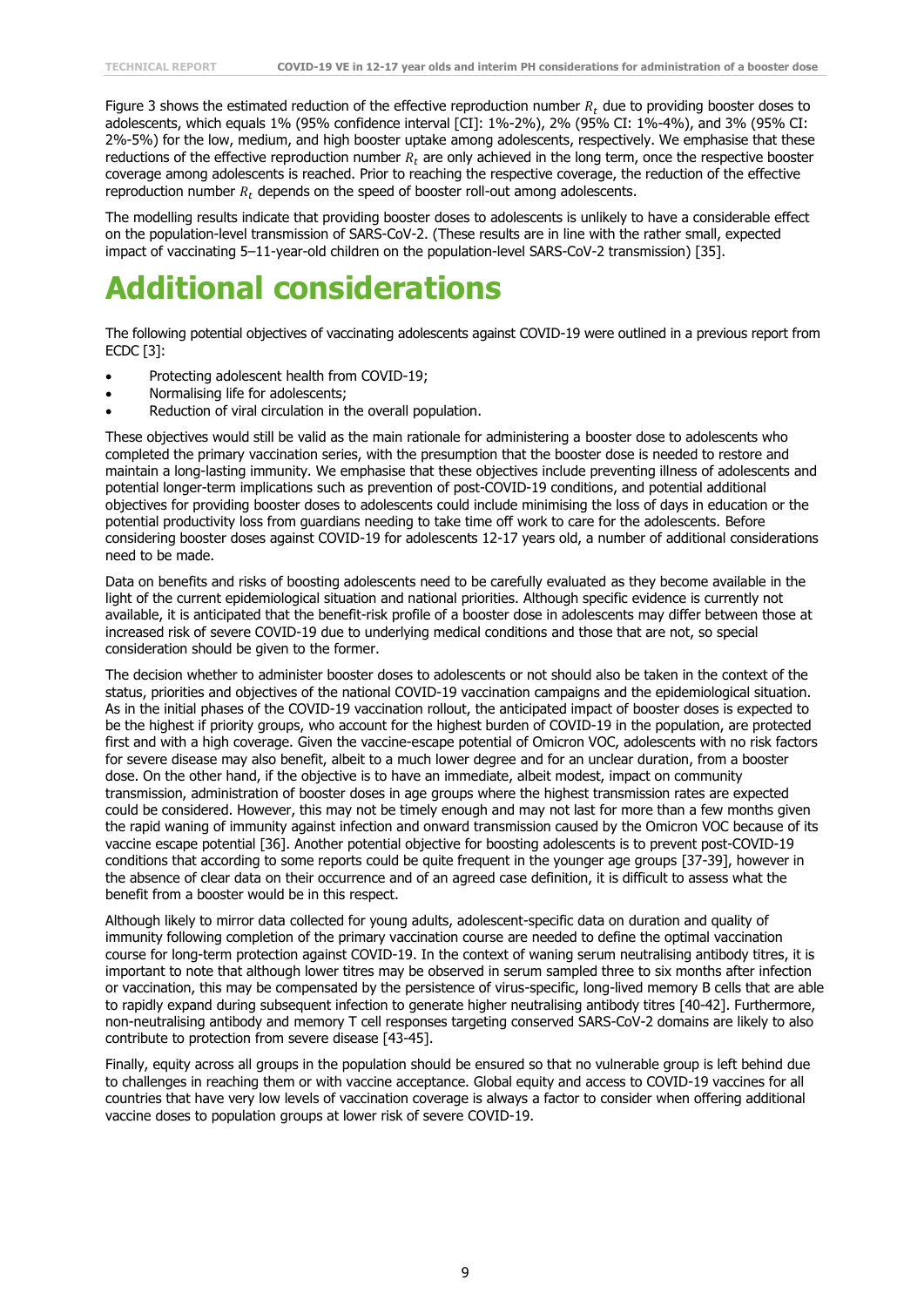# **Conclusions**

Available studies looking at COVID-19 vaccine effectiveness of primary vaccination course against infection, symptomatic disease and severe disease due to the Delta VOC show a very high level of protection in adolescents 12-17 years. The limited evidence available concerning duration of protection against the Delta VOC suggest waning of vaccine effectiveness against symptomatic infection five to six months after completion of the primary vaccination course. No evidence of vaccine effectiveness against Omicron VOC in adolescents and on duration of protection against severe disease after the primary vaccination course in adolescents was available at time of drafting this report.

Preliminary data on vaccine effectiveness of a booster dose in adolescents suggest an increase in protection against documented SARS-CoV-2 infection compared to the primary vaccination course, however there is currently no information on duration of protection nor on additional effectiveness against severe disease. According to our mathematical modelling estimates, the indirect benefit for the whole population of vaccinating adolescents, in terms of reduction of the effective reproduction number (Rt), is estimated to be modest. Based on the current limited information on benefit-risk of booster doses in adolescents and the estimated modest additional impact on the effective reproduction number, at this stage priority should continue to be given to the completion of primary vaccination course for all the eligible population and to the provision of additional doses of vaccine to risk and priority groups according to the national recommendations. As more benefit-risk data on booster dose in adolescents becomes available, further considerations should include the local epidemiological situation, the national priorities and objectives of the vaccination campaign, the status of the rollout and uptake of the COVID-19 vaccine, and vaccine equity and supply.

# **Knowledge gaps and limitations**

- Safety data on booster doses in adolescents 12-17 years are currently under review by the regulatory authorities.
- Real-life information about duration of protection after completion of primary vaccination course among adolescents is currently limited.
- Data on vaccine effectiveness against transmission, infection and severe outcomes caused by the of the Omicron VOC are currently limited and missing for adolescents aged 12-17 years.
- There are uncertainties regarding estimates of severity or duration (hospitalisation, deaths, short- and longtime conditions) of disease caused by the Omicron VOC, including longer term follow up, in this age group.
- Vaccine effectiveness data for adolescents at increased risk of severe COVID-19 (e.g. immunocompromised adolescents) are currently not available.
- In the modelling analysis of the impact of administrating an additional dose to adolescents on viral transmission, variations in social behaviour according to spatial/geographical heterogeneities, fluctuations of contacts over time, heterogeneities within age groups, age-specific transmissibility and risk of infection could not be quantified and accounted for.
- Accurate and up-to-date information on immunity from natural infection in unvaccinated adolescents is missing and is expected to change rapidly with the current high case notification rates.
- The possible emergence of new variants of concern will introduce new uncertainties.

# **Contributing ECDC experts (in alphabetical order)**

**Internal Experts:** Kim Brolin, Edoardo Colzani, Rok Grah, Rene Niehus, Kate Olsson, Ajibola Omokanye, Anastasia Pharris, Bastian Prasse, Giovanni Ravasi, Frank Sandmann, Karin Wilbe Ramsay.

# **Disclaimer**

All data published in this report are correct to the best of our knowledge at the time of publication. Maps and figures published do not represent a statement on the part of ECDC or its partners on the legal or border status of the countries and territories shown.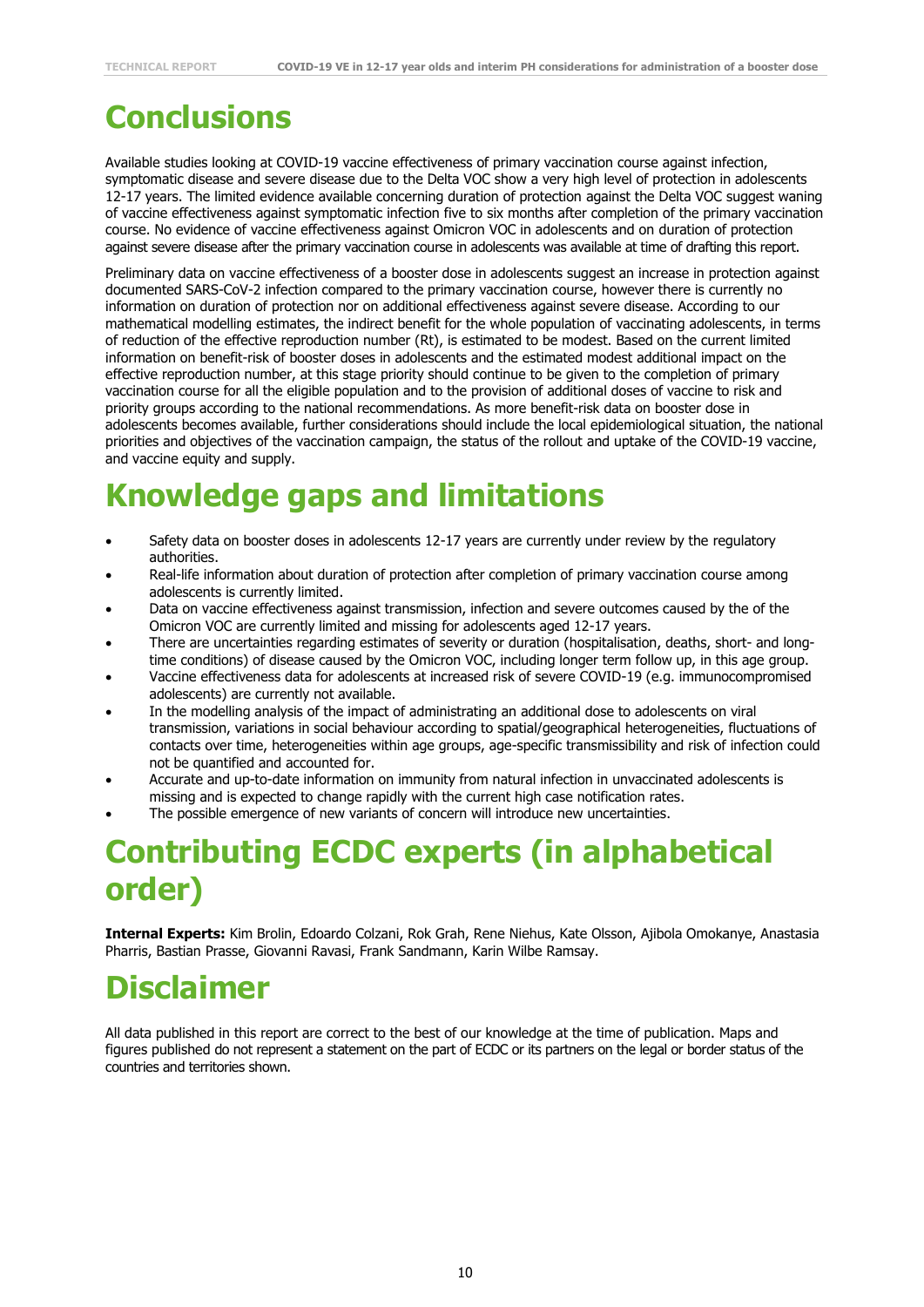# **References**

- 1. Andrews N, Stowe J, Kirsebom F, Toffa S, Rickeard T, Gallagher E, et al. Effectiveness of COVID-19 vaccines against the Omicron (B.1.1.529) variant of concern. medRxiv. 2021:2021.12.14.21267615. Available at: <http://medrxiv.org/content/early/2021/12/14/2021.12.14.21267615.abstract>
- 2. Goldberg Y, Mandel M, Bar-On YM, Bodenheimer O, Freedman L, Haas EJ, et al. Waning Immunity after the BNT162b2 Vaccine in Israel. New England Journal of Medicine. 2021 2021/12/09;385(24):e85. Available at: <https://doi.org/10.1056/NEJMoa2114228>
- 3. European Centre for Disease Prevention and Control (ECDC). Interim public health considerations for COVID-19 vaccination of adolescents in the EU/EEA. Stockholm: ECDC; 2021. Available at: [https://www.ecdc.europa.eu/en/publications-data/interim-public-health-considerations-covid-19-vaccination](https://www.ecdc.europa.eu/en/publications-data/interim-public-health-considerations-covid-19-vaccination-adolescents-eueea)[adolescents-eueea](https://www.ecdc.europa.eu/en/publications-data/interim-public-health-considerations-covid-19-vaccination-adolescents-eueea)
- 4. European Medicines Agency (EMA). COVID-19 vaccines: authorised. Amsterdam: EMA; 2021. Available at: [https://www.ema.europa.eu/en/human-regulatory/overview/public-health-threats/coronavirus-disease-covid-](https://www.ema.europa.eu/en/human-regulatory/overview/public-health-threats/coronavirus-disease-covid-19/treatments-vaccines/vaccines-covid-19/covid-19-vaccines-authorised#authorised-covid-19-vaccines-section)[19/treatments-vaccines/vaccines-covid-19/covid-19-vaccines-authorised#authorised-covid-19-vaccines-section](https://www.ema.europa.eu/en/human-regulatory/overview/public-health-threats/coronavirus-disease-covid-19/treatments-vaccines/vaccines-covid-19/covid-19-vaccines-authorised#authorised-covid-19-vaccines-section)
- 5. European Centre for Disease Prevention and Control (ECDC). Overview of the implementation of COVID-19 vaccination strategies and vaccine deployment plans in the EU/EEA, 31 January 2022. Stockholm: ECDC; 2022. Available at: [https://www.ecdc.europa.eu/en/publications-data/overview-implementation-covid-19-vaccination](https://www.ecdc.europa.eu/en/publications-data/overview-implementation-covid-19-vaccination-strategies-and-deployment-plans)[strategies-and-deployment-plans](https://www.ecdc.europa.eu/en/publications-data/overview-implementation-covid-19-vaccination-strategies-and-deployment-plans)
- 6. Centers for Disease Control and Prevention (CDC). CDC Expands Booster Shot Eligibility and Strengthens Recommendations for 12-17 Year Olds. Media Statement January 5, 2022. Atlanta: CDC; 2022. Available at: <https://www.cdc.gov/media/releases/2022/s0105-Booster-Shot.html>
- 7. Ministry of Health Israel. COVID-19 Vaccine for 12-Year-Olds and Older. Jerusalem: Ministry of Health; 2022. Available at:<https://corona.health.gov.il/en/vaccine-for-covid/over-12/>
- 8. National Health Service (NHS) England. Hundreds of thousands of teens to get boosted on NHS. Leeds: NHS; 2022. Available at:<https://www.england.nhs.uk/2022/01/hundreds-of-thousands-of-teens-to-get-boosted-on-nhs-2/>
- 9. Federal Office of Public Health (FOPH) Switzerland. Who can get vaccinated? Bern: FOPH; 2022. Available at: <https://foph-coronavirus.ch/vaccination/when-can-i-be-vaccinated/>
- 10. World Health Organization (WHO). WHO SAGE Roadmap for prioritizing uses of COVID-19 vaccines. Geneva: WHO; 2022. Available at: [https://www.who.int/publications/i/item/who-sage-roadmap-for-prioritizing-uses-of](https://www.who.int/publications/i/item/who-sage-roadmap-for-prioritizing-uses-of-covid-19-vaccines)[covid-19-vaccines](https://www.who.int/publications/i/item/who-sage-roadmap-for-prioritizing-uses-of-covid-19-vaccines)
- 11. European Centre for Disease Prevention and Control (ECDC). COVID-19 Vaccine Tracker. Stockholm: ECDC; 2021. Available at:<https://vaccinetracker.ecdc.europa.eu/>
- 12. Bundle N, Dave N, Pharris A, Spiteri G, Deogan C, Suk JE, et al. COVID-19 trends and severity among symptomatic children aged 0–17 years in 10 European Union countries, 3 August 2020 to 3 October 2021. Eurosurveillance. 2021;26(50):2101098. Available at: <https://www.eurosurveillance.org/content/10.2807/1560-7917.ES.2021.26.50.2101098>
- 13. Powell AA, Kirsebom F, Stowe J, McOwat K, Saliba V, Ramsay ME, et al. Adolescent vaccination with BNT162b2 (Comirnaty, Pfizer-BioNTech) vaccine and effectiveness of the first dose against COVID-19: national testnegative case-control study, England. medRxiv. 2021:2021.12.10.21267408. Available at: <http://medrxiv.org/content/early/2021/12/11/2021.12.10.21267408.abstract>
- 14. Glatman-Freedman A, Hershkovitz Y, Kaufman Z, Dichtiar R, Keinan-Boker L, Bromberg M. Effectiveness of BNT162b2 Vaccine in Adolescents during Outbreak of SARS-CoV-2 Delta Variant Infection, Israel, 2021. Emerging infectious diseases. 2021 Nov;27(11):2919-22. Available at: [https://wwwnc.cdc.gov/eid/article/27/11/21-1886\\_article](https://wwwnc.cdc.gov/eid/article/27/11/21-1886_article)
- 15. Reis BY, Barda N, Leshchinsky M, Kepten E, Hernán MA, Lipsitch M, et al. Effectiveness of BNT162b2 Vaccine against Delta Variant in Adolescents. The New England journal of medicine. 2021 Nov 25;385(22):2101-3. Available at:<https://doi.org/10.1056/nejmc2114290>
- 16. Tartof SY, Slezak JM, Fischer H, Hong V, Ackerson BK, Ranasinghe ON, et al. Effectiveness of mRNA BNT162b2 COVID-19 vaccine up to 6 months in a large integrated health system in the USA: a retrospective cohort study. The Lancet. 2021 2021/10/16/;398(10309):1407-16. Available at: <https://www.sciencedirect.com/science/article/pii/S0140673621021838>
- 17. Lutrick K, Rivers P, Yoo YM, Grant L, Hollister J, Jovel K, et al. Interim Estimate of Vaccine Effectiveness of BNT162b2 (Pfizer-BioNTech) Vaccine in Preventing SARS-CoV-2 Infection Among Adolescents Aged 12-17 Years - Arizona, July-December 2021. MMWR Morb Mortal Wkly Rep. 2021;70(5152):1761-5. Available at: <https://pubmed.ncbi.nlm.nih.gov/34968373>
- 18. Girard B, Tomassini JE, Deng W, Maglinao M, Zhou H, Figueroa A, et al. mRNA-1273 Vaccine-elicited Neutralization of SARS-CoV-2 Omicron in Adolescents and Children. medRxiv. 2022:2022.01.24.22269666. Available at:<http://medrxiv.org/content/early/2022/01/25/2022.01.24.22269666.abstract>
- 19. Olson SM, Newhams MM, Halasa NB, Price AM, Boom JA, Sahni LC, et al. Effectiveness of BNT162b2 Vaccine against Critical Covid-19 in Adolescents. New England Journal of Medicine. 2022 Available at: <https://doi.org/10.1056/NEJMoa2117995>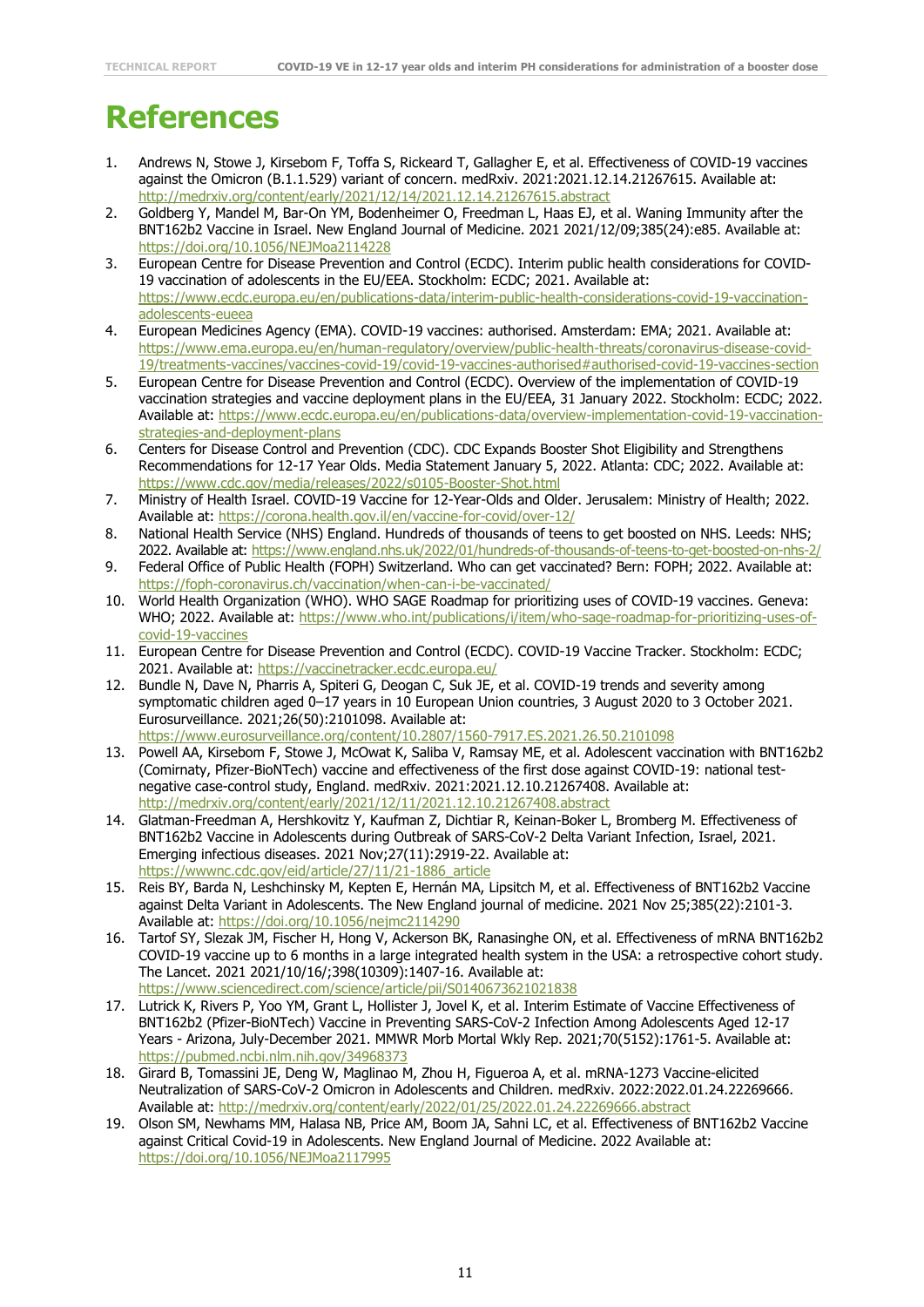- 20. Zambrano LD, Newhams MM, Olson SM, Halasa NB, Price AM, Boom JA, et al. Effectiveness of BNT162b2 (Pfizer-BioNTech) mRNA Vaccination Against Multisystem Inflammatory Syndrome in Children Among Persons Aged 12-18 Years - United States, July-December 2021. MMWR Morb Mortal Wkly Rep. 2022 Jan 14;71(2):52- 8. Available at:<https://pubmed.ncbi.nlm.nih.gov/35025852/>
- 21. Levy M, Recher M, Hubert H, Javouhey E, Fléchelles O, Leteurtre S, et al. Multisystem Inflammatory Syndrome in Children by COVID-19 Vaccination Status of Adolescents in France. JAMA. 2022;327(3):281-3. Available at: <https://doi.org/10.1001/jama.2021.23262>
- 22. Chiew CJ, M P, Wei WE, Ong B, Lye DC, Lee VJ, et al. Vaccine Effectiveness Against COVID-19 Infection Among 12 to 18 year olds in Singapore (December 30, 2021). SSRN preprint. 2021 Available at: <http://dx.doi.org/10.2139/ssrn.3996796>
- 23. Prunas O, Weinberger DM, Pitzer VE, Gazit S, Patalon T. Waning Effectiveness of the BNT162b2 Vaccine Against Infection in Adolescents. medRxiv. 2022:2022.01.04.22268776. Available at: <http://medrxiv.org/content/early/2022/01/05/2022.01.04.22268776.abstract>
- 24. Burns MD, Bartsch YC, Boribong BP, Loiselle M, Davis JP, Lima R, et al. Durability and cross-reactivity of SARS-CoV-2 mRNA vaccine in adolescent children. medRxiv. 2022:2022.01.05.22268617. Available at: <http://medrxiv.org/content/early/2022/01/10/2022.01.05.22268617.abstract>
- 25. Amir O, Goldberg Y, Mandel M, Bar-On YM, Bodenheimer O, Ash N, et al. Protection following BNT162b2 booster substantially exceeds that of a fresh 2-dose vaccine: a quasi-experimental study. medRxiv. 2021:2021.12.19.21267933. Available at: <http://medrxiv.org/content/early/2021/12/21/2021.12.19.21267933.abstract>
- 26. International Vaccine Access Center (IVAC) Johns Hopkins Bloomberg School of Public Health. Results of COVID-19 Vaccine Effectiveness Studies: An Ongoing Systematic Review. Weekly Summary Tables Updated January 20, 2022. Baltimore: Johns Hopkins Bloomberg School of Public Health; 2022. Available at: <https://view-hub.org/covid-19/effectiveness-studies>
- 27. Su JR, Vaccine Safety Team, CDC COVID-19 Vaccine Task Force,. ACIP Presentation Slides: January 5, 2022 Meeting. COVID-19 vaccine safety updates: Primary series in children and adolescents ages 5–11 and 12–15 years, and booster doses in adolescents ages 16–24 years. Atlanta: CDC; 2022. Available at: [https://www.cdc.gov/vaccines/acip/meetings/downloads/slides-2022-01-05/06\\_COVID\\_Oliver\\_2022-01-05.pdf](https://www.cdc.gov/vaccines/acip/meetings/downloads/slides-2022-01-05/06_COVID_Oliver_2022-01-05.pdf)
- 28. European Medicines Agency (EMA). Safety of COVID-19 vaccines. Amsterdam: EMA; 2021. Available at: [https://www.ema.europa.eu/en/human-regulatory/overview/public-health-threats/coronavirus-disease-covid-](https://www.ema.europa.eu/en/human-regulatory/overview/public-health-threats/coronavirus-disease-covid-19/treatments-vaccines/vaccines-covid-19/safety-covid-19-vaccines)[19/treatments-vaccines/vaccines-covid-19/safety-covid-19-vaccines](https://www.ema.europa.eu/en/human-regulatory/overview/public-health-threats/coronavirus-disease-covid-19/treatments-vaccines/vaccines-covid-19/safety-covid-19-vaccines)
- 29. European Medicines Agency (EMA). COVID-19 vaccine safety update COMIRNATY 09 December 2021. Amsterdam: EMA; 2021. Available at: [https://www.ema.europa.eu/en/documents/covid-19-vaccine-safety](https://www.ema.europa.eu/en/documents/covid-19-vaccine-safety-update/covid-19-vaccine-safety-update-comirnaty-9-december-2021_en.pdf)[update/covid-19-vaccine-safety-update-comirnaty-9-december-2021\\_en.pdf](https://www.ema.europa.eu/en/documents/covid-19-vaccine-safety-update/covid-19-vaccine-safety-update-comirnaty-9-december-2021_en.pdf)
- 30. Ainslie KEC, Backer J, de Boer P, van Hoek AJ, Klinkenberg D, Altes HK, et al. The impact of vaccinating adolescents and children on COVID-19 disease outcomes. medRxiv. 2021:2021.10.21.21265318. Available at: <http://medrxiv.org/content/early/2021/10/25/2021.10.21.21265318.abstract>
- 31. Britton T, Ball F, Trapman P. A mathematical model reveals the influence of population heterogeneity on herd immunity to SARS-CoV-2. Science. 2020;369(6505):846-9. Available at: <https://pubmed.ncbi.nlm.nih.gov/32576668>
- 32. Milne GJ, Carrivick J, Whyatt D. Non-pharmaceutical interventions and vaccinating school children required to contain SARS-CoV-2 Delta variant outbreaks in Australia: a modelling analysis. medRxiv. 2021:2021.10.03.21264492. Available at: <http://medrxiv.org/content/early/2021/10/04/2021.10.03.21264492.abstract>
- 33. Tran Kiem C, Massonnaud CR, Levy-Bruhl D, Poletto C, Colizza V, Bosetti P, et al. A modelling study investigating short and medium-term challenges for COVID-19 vaccination: From prioritisation to the relaxation of measures. EClinicalMedicine. 2021 Aug;38:101001. Available at: <https://doi.org/10.1016/j.eclinm.2021.101001>
- 34. Verelst F, Hermans L, Vercruysse S, Gimma A, Coletti P, Backer JA, et al. SOCRATES-CoMix: a platform for timely and open-source contact mixing data during and in between COVID-19 surges and interventions in over 20 European countries. BMC Medicine. 2021 2021/09/29;19(1):254. Available at: <https://doi.org/10.1186/s12916-021-02133-y>
- 35. European Centre for Disease Prevention and Control (ECDC). Interim public health considerations for COVID-19 vaccination of children aged 5-11 years Stockholm: ECDC; 2021. Available at: [https://www.ecdc.europa.eu/en/publications-data/interim-public-health-considerations-covid-19-vaccination](https://www.ecdc.europa.eu/en/publications-data/interim-public-health-considerations-covid-19-vaccination-children-aged-5-11)[children-aged-5-11](https://www.ecdc.europa.eu/en/publications-data/interim-public-health-considerations-covid-19-vaccination-children-aged-5-11)
- 36. European Centre for Disease Prevention and Control (ECDC). Rapid Risk Assessment: Assessment of the further spread and potential impact of the SARS-CoV-2 Omicron variant of concern in the EU/EEA, 19th update. Stockholm: ECDC; 2022. Available at: [https://www.ecdc.europa.eu/en/publications-data/covid-19](https://www.ecdc.europa.eu/en/publications-data/covid-19-omicron-risk-assessment-further-emergence-and-potential-impact) [omicron-risk-assessment-further-emergence-and-potential-impact](https://www.ecdc.europa.eu/en/publications-data/covid-19-omicron-risk-assessment-further-emergence-and-potential-impact)
- 37. Stephenson T, Pinto Pereira S, Shafran R, BDe Stavola B, Rojas N, McOwat K, et al. Long COVID the physical and mental health of children and non-hospitalised young people 3 months after SARS-CoV-2 infection; a national matched cohort study (The CLoCk) Study. Research Square Preprint. 2022 2022/01/25 Available at: <https://doi.org/10.21203/rs.3.rs-798316/v1>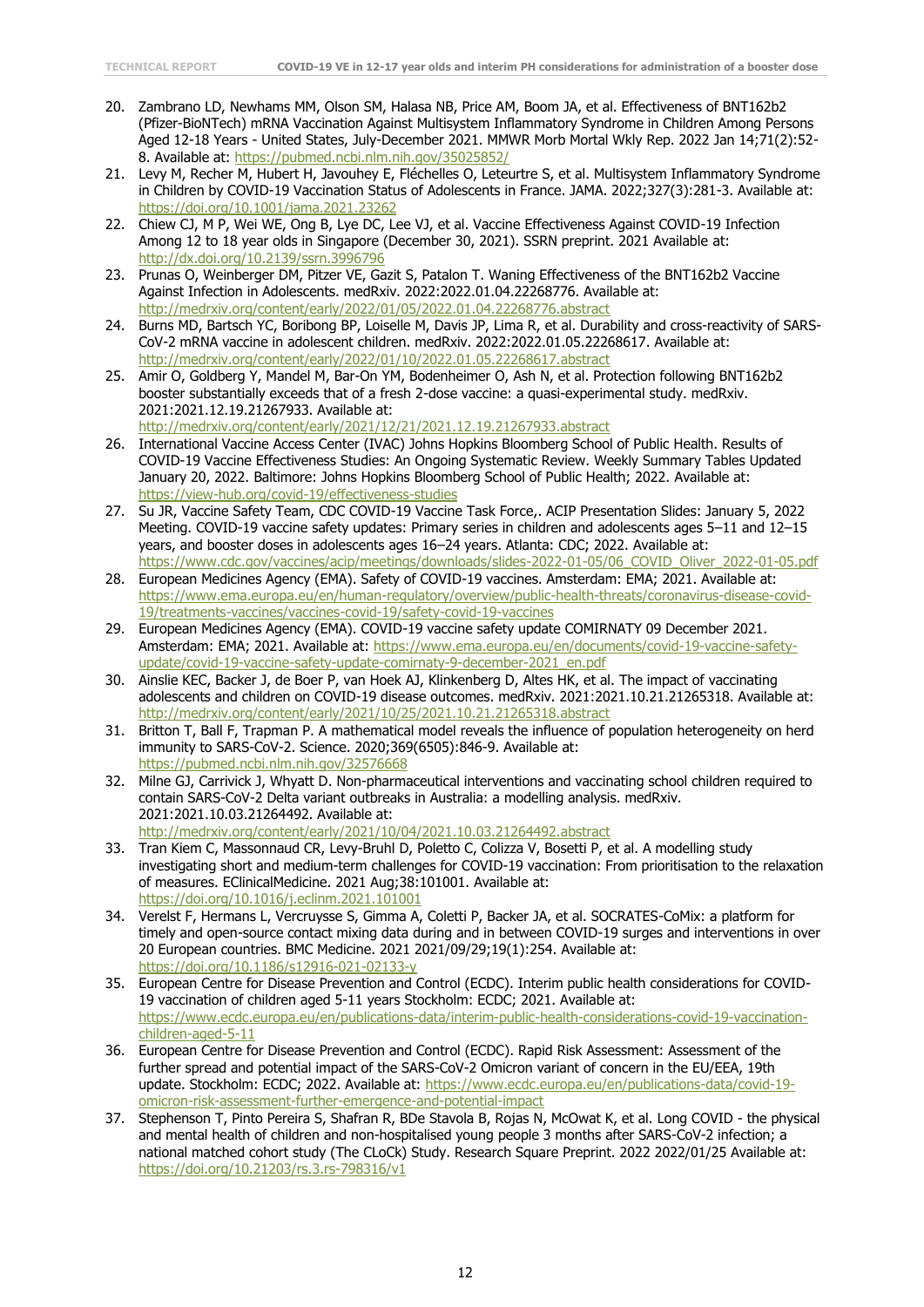- 38. Borch L, Holm M, Knudsen M, Ellermann-Eriksen S, Hagstroem S. Long COVID symptoms and duration in SARS-CoV-2 positive children - a nationwide cohort study. Eur J Pediatr. 2022:1-11. Available at: <https://pubmed.ncbi.nlm.nih.gov/35000003>
- 39. Roessler M, Tesch F, Batram M, Jacob J, Loser F, Weidinger O, et al. Post COVID-19 in children, adolescents, and adults: results of a matched cohort study including more than 150,000 individuals with COVID-19. medRxiv. 2021:2021.10.21.21265133. Available at:

<http://medrxiv.org/content/early/2021/10/22/2021.10.21.21265133.abstract>

- 40. Dan JM, Mateus J, Kato Y, Hastie KM, Yu ED, Faliti CE, et al. Immunological memory to SARS-CoV-2 assessed for up to 8 months after infection. Science. 2021;371(6529):eabf4063. Available at: <https://pubmed.ncbi.nlm.nih.gov/33408181>
- 41. Hartley GE, Edwards ESJ, Aui PM, Varese N, Stojanovic S, McMahon J, et al. Rapid generation of durable B cell memory to SARS-CoV-2 spike and nucleocapsid proteins in COVID-19 and convalescence. Sci Immunol. 2020;5(54):eabf8891. Available at:<https://pubmed.ncbi.nlm.nih.gov/33443036>
- 42. Lau EHY, Tsang OTY, Hui DSC, Kwan MYW, Chan W-H, Chiu SS, et al. Neutralizing antibody titres in SARS-CoV-2 infections. Nat Commun. 2021;12(1):63-. Available at:<https://pubmed.ncbi.nlm.nih.gov/33397909>
- 43. Noh JY, Jeong HW, Kim JH, Shin E-C. T cell-oriented strategies for controlling the COVID-19 pandemic. Nature Reviews Immunology. 2021 2021/11/01;21(11):687-8. Available at[: https://doi.org/10.1038/s41577-021-00625-9](https://doi.org/10.1038/s41577-021-00625-9)
- 44. Tso FY, Lidenge SJ, Poppe LK, Peña PB, Privatt SR, Bennett SJ, et al. Presence of antibody-dependent cellular cytotoxicity (ADCC) against SARS-CoV-2 in COVID-19 plasma. PLoS One. 2021;16(3):e0247640-e. Available at: <https://pubmed.ncbi.nlm.nih.gov/33661923>
- 45. Yu Y, Wang M, Zhang X, Li S, Lu Q, Zeng H, et al. Antibody-dependent cellular cytotoxicity response to SARS-CoV-2 in COVID-19 patients. Signal Transduction and Targeted Therapy. 2021 2021/09/24;6(1):346. Available at:<https://doi.org/10.1038/s41392-021-00759-1>